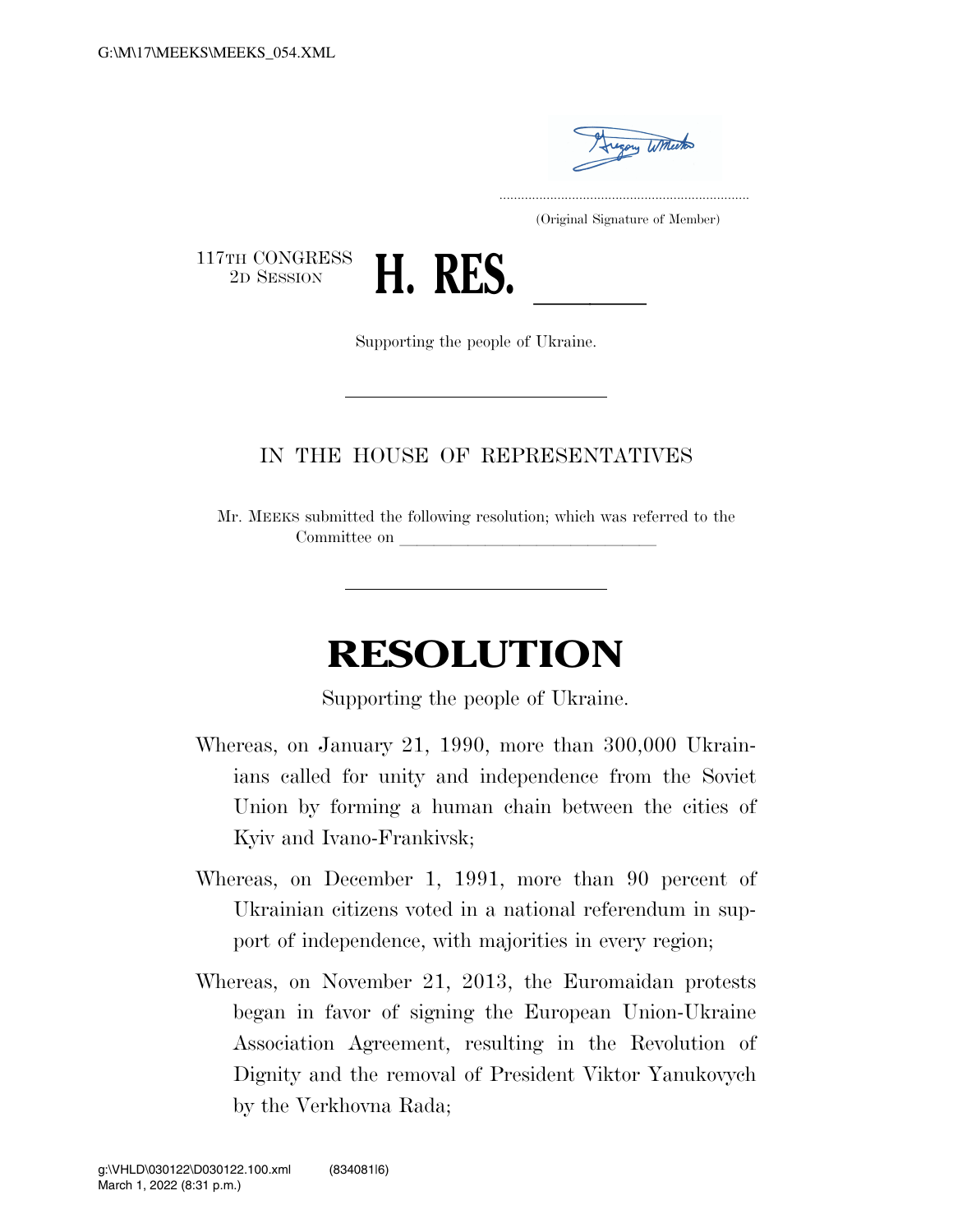- Whereas, in February and March of 2014, the Russian Federation invaded the peninsula of Crimea, illegally annexed the region, held a sham referendum, and claimed the territory to be a part of Russia;
- Whereas, beginning in April 2014, the Russian Federation invaded the Donetsk and Luhansk regions of Eastern Ukraine instigating violence, stoking conflict, arming separatists, and spreading disinformation on Ukrainian soil;
- Whereas, on July 17, 2014, Russian soldiers or Russian separatist fighters shot down the passenger flight MH17 flying over the Donbas with a Buk surface-to-air missile provided by the Russian Federation, killing all 298 innocent passengers on board;
- Whereas, since February 2015, Russia has continued to fail to live up to its agreements under the Minsk agreements and the Russian-backed war in the Donbas has claimed approximately 14,000 lives;
- Whereas the Russian military conducted a large-scale buildup in and around Ukraine in March and April 2021 under the guise of military exercises, leaving significant military equipment behind;
- Whereas the Russian military initiated its most recent much larger military buildup in October 2021 that culminated in approximately 190,000 forces by the time of Russia's renewed full-scale incursion on February 24, 2022;
- Whereas, on February 21, 2022, the State Duma of Russia passed a bill, approved by President Vladimir Putin, to officially recognize the self-proclaimed Luhansk People's Republic and Donetsk People's Republic as independent;
- Whereas, on February 21, 2022, Vladimir Putin ordered Russian troops into the self-proclaimed Luhansk People's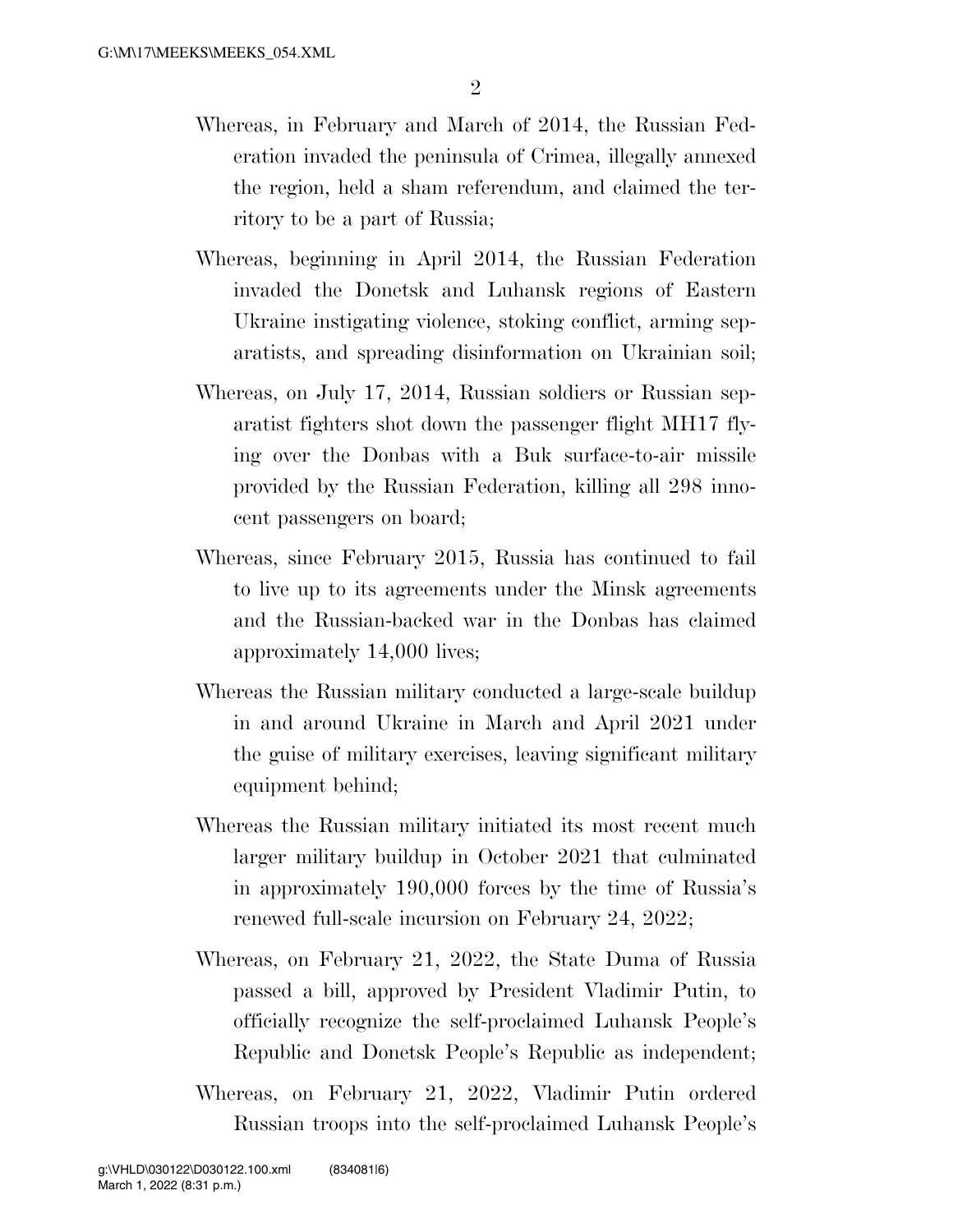Republic and Donetsk People's Republic after recognizing their independence;

- Whereas the decision to recognize the self-proclaimed Luhansk People's Republic and Donetsk People's Republic as independent and order Russian troops into that territory was not only in violation of international law, Ukraine's sovereignty and territorial integrity, and the Minsk agreements, but also tantamount to a declaration of war;
- Whereas, on February 24, 2022, Russian forces, enabled by Belarus, launched its unprovoked full-scale renewed invasion of a peaceful, independent country, Ukraine;
- Whereas, since 2014, the United States has provided \$3,100,000,000 in security assistance to Ukraine, including over \$1,000,000,000 over the course of the last year,  $$200,000,000$  of which was approved on December 27, 2021, and \$350,000,000 of which was approved on February 26, 2022;
- Whereas it is the right of all countries to decide their own future, foreign policy, and security arrangements free from outside interference or coercion;
- Whereas the Russian Federation repeatedly lied about their massive buildup of military forces around Ukraine and claimed that reports Russia would invade Ukraine were hysteria;
- Whereas, on February 24, 2022, the G7 issued a statement condemning the ''large-scale military aggression by the Russian Federation against the territorial integrity, sovereignty and independence of Ukraine'';
- Whereas, on February 25, 2022, the North Atlantic Treaty Organization condemned ''in the strongest possible terms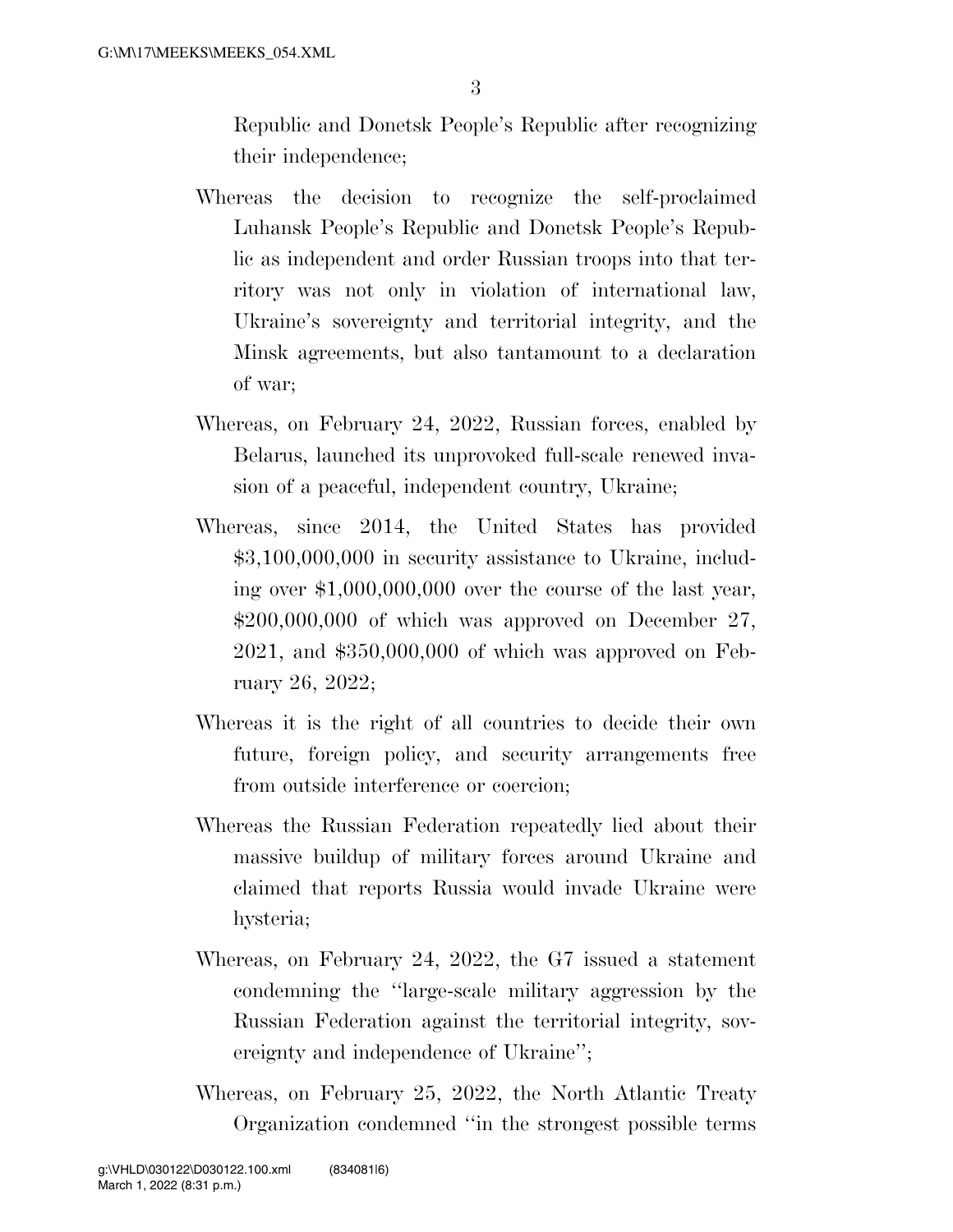Russia's horrifying attack on Ukraine'', called on Russia ''to turn back from the path of violence and aggression'', and reaffirmed an ''iron-clad'' commitment to Article 5;

- Whereas the European Commission, France, Germany, Italy, the United Kingdom, and Canada joined with the United States, committed to coordinated economic sanctions, including severe restrictions, against Russia's Central Bank and full blocking sanctions against Vladimir Putin;
- Whereas United States leadership is integral to nations around the world in condemning and imposing costs on the Russian Federation for its illegal, full-scale, renewed invasion;
- Whereas Russian forces have targeted civilians and have committed war crimes and crimes against humanity;
- Whereas, in the days since the renewed full-scale invasion began, Russian citizens have taken to the streets in cities and towns across Russia to protest Putin's illegitimate and destructive war waged against a peaceful and sovereign Ukraine; and
- Whereas the United States, along with allies in Europe, the Indo-Pacific, and others around the world, has been actively responding to Russia's unprovoked war of aggression against Ukraine with critical military, humanitarian, and financial support for Ukraine and the Ukrainian people: Now, therefore, be it
	- 1 *Resolved,* That the House of Representatives—
- 2 (1) demands an immediate cease-fire and the 3 full withdrawal of Russian forces from Ukrainian 4 territory;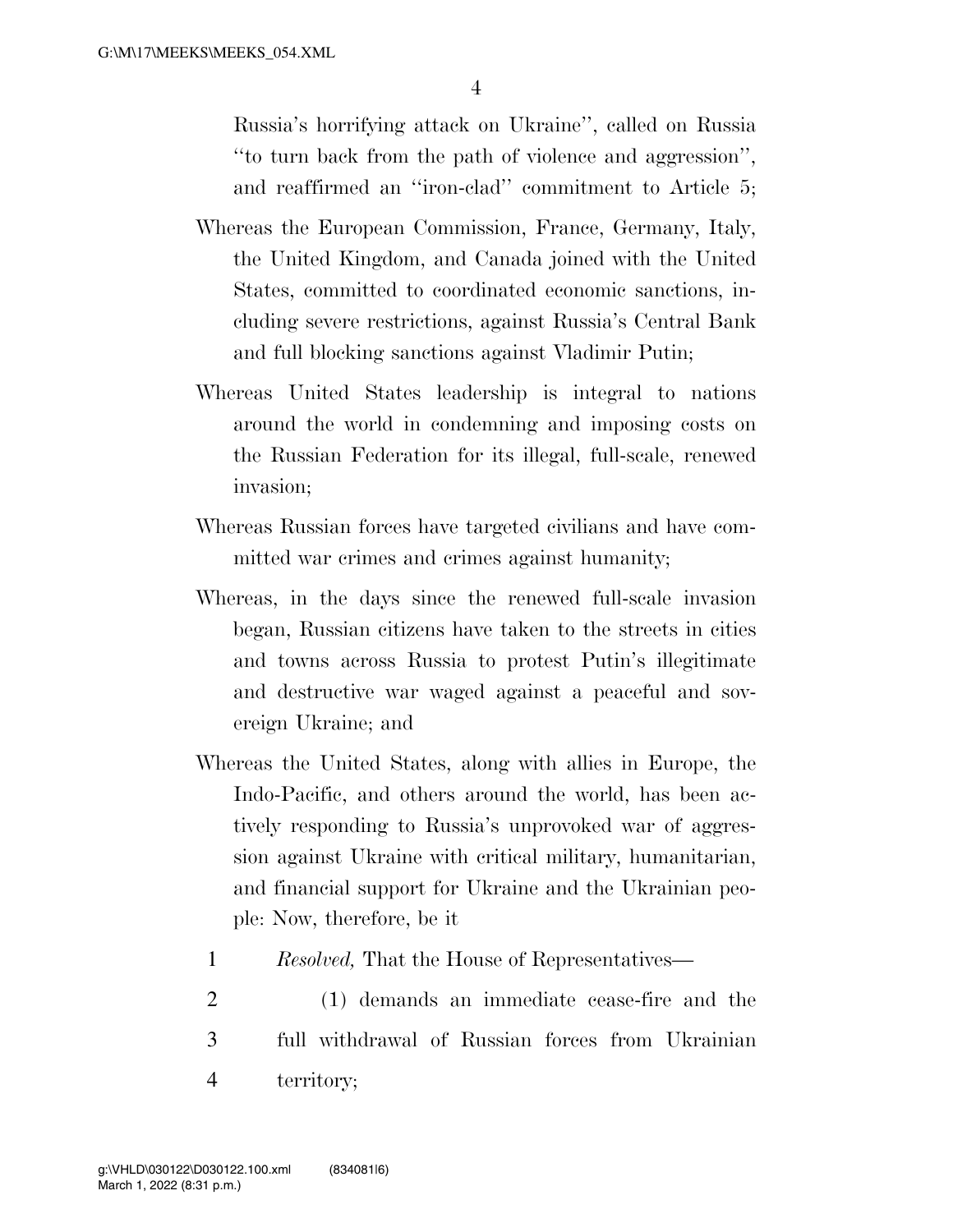(2) supports, unequivocally, Ukraine's sov-ereignty and territorial integrity;

 (3) backs the continued use of sanctions, in co- ordination with United States allies and partners, to fully isolate the Putin regime economically for its unprovoked aggression against Ukraine;

 (4) urges the United States and its allies and partners to deliver additional and immediate defen- sive security assistance to help Ukraine address the armored, airborne, and other threats Ukraine is cur-11 rently facing from Russian forces;

 (5) commits to continuing to support resistance by the Ukrainian people as long as the Russian Fed- eration continues to violate Ukraine's sovereignty and territorial integrity;

 (6) promises to continue to provide significant additional aid and humanitarian relief to Ukrainian refugees fleeing Russia's aggression, commends Eu- ropean partners for their efforts to relieve suffering on the ground, and urges the Russian Federation alongside United States allies and partners to guar-antee safe passage out of the country;

 (7) reaffirms its strong support for the security of United States allies and ironclad commitment to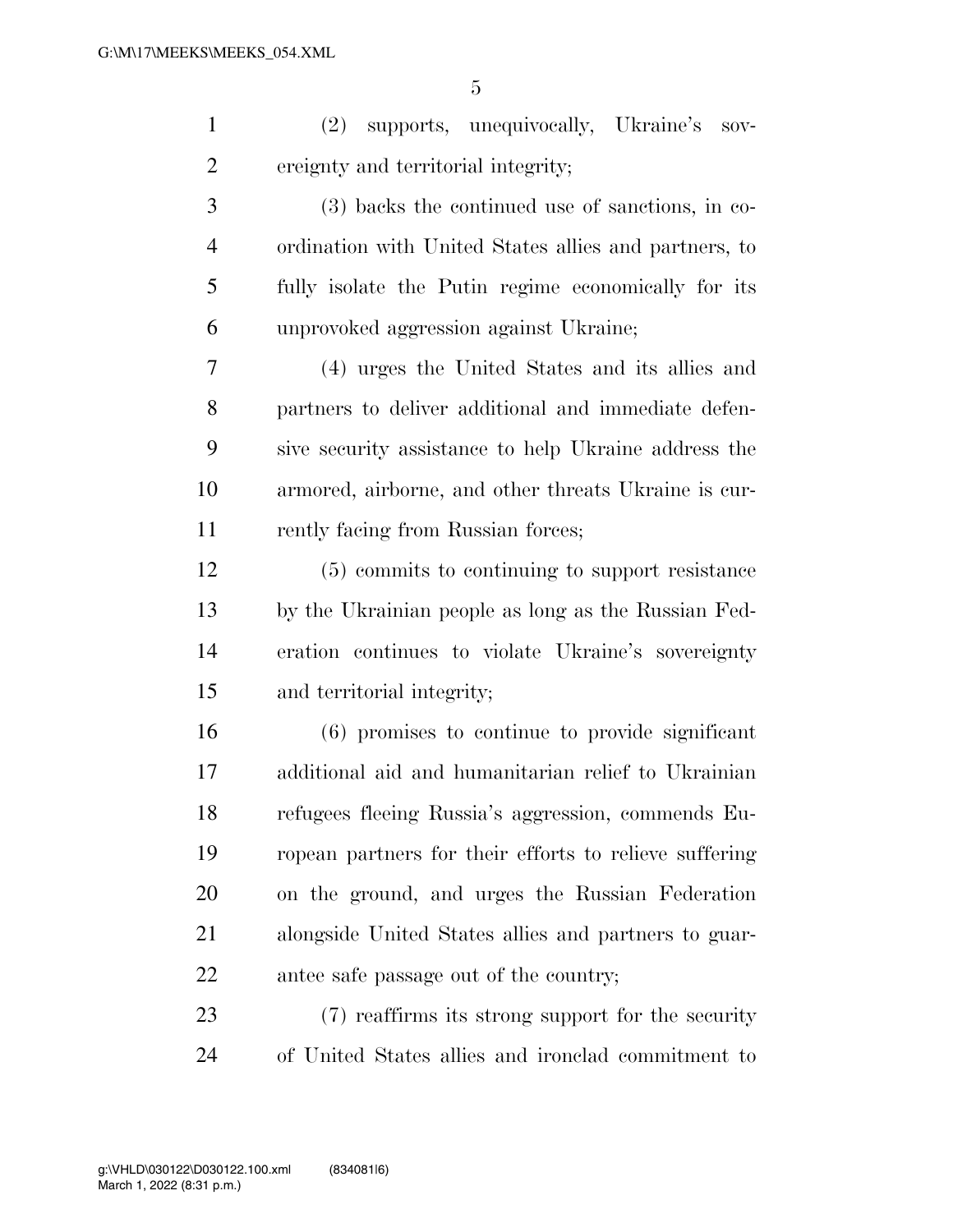$\alpha$ 

|                | 6                                                     |
|----------------|-------------------------------------------------------|
| $\mathbf{1}$   | Article 5 of the North Atlantic Treaty Organization   |
| $\overline{2}$ | (NATO);                                               |
| 3              | (8) emphasizes that NATO's relationship with          |
| $\overline{4}$ | Ukraine is a matter only for Ukraine and the 30       |
| 5              | NATO allies;                                          |
| 6              | (9) pledges to support working with Europe and        |
| 7              | international partners to bolster Europe's energy se- |
| 8              | curity and reduce its dependence on Russian energy    |
| 9              | imports;                                              |
| 10             | (10) underscores the importance of maintaining        |
| 11             | United States energy independence for the benefit of  |
| 12             | the American people and United States allies;         |
| 13             | (11) reiterates that Crimea and the territories       |
| 14             | illegally controlled by the illegitimate Russian-con- |
| 15             | trolled governments in Donetsk and Luhansk are        |

sovereign Ukrainian territory;

 (12) declares that the war in Ukraine, a demo- cratic country, is the frontline of democracy and freedom versus authoritarianism represented by Putin's Russia;

 (13) supports the right of the Russian people to protest, including the current protests against Putin's unprovoked war against Ukraine, and de-mands the immediate release of all those who have